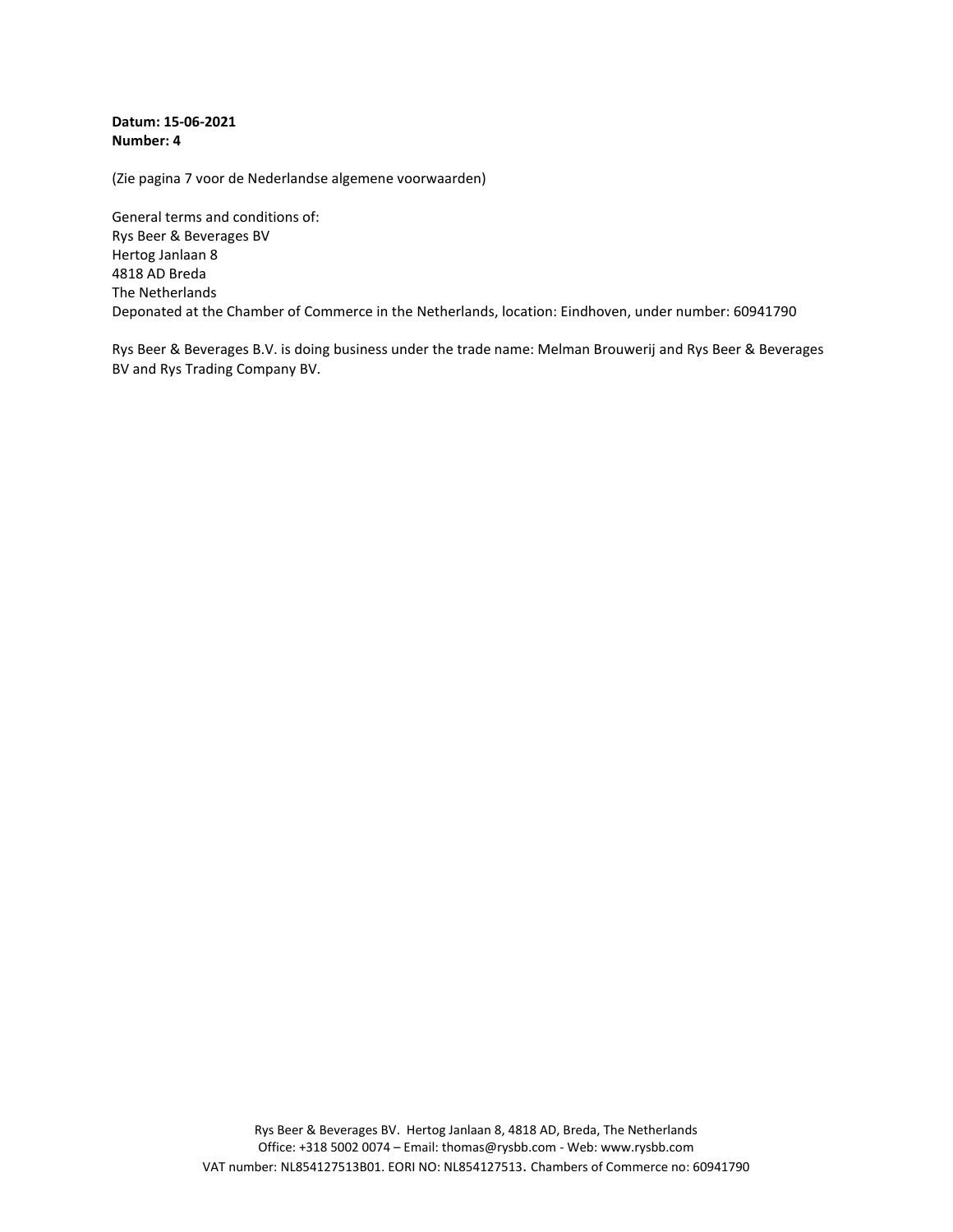## **1. General**

1. All offers, quotations, placed orders, agreements and the performance thereof, are exclusively governed by the present general terms and conditions. All deviations and additions must be agreed upon by Rys Beer & Beverages BV in writing.

2. In these General Terms and Conditions, the term 'Buyer' shall be understood to mean any person or legal entity that has concluded or wishes to conclude an agreement with Rys Beer & Beverages BV, as well as the representative(s) (including shop assistants), authorized agent(s), successor(s) in title and heir(s) of this person or legal entity.

3. The applicability of the Customer's general terms and conditions is hereby explicitly rejected.

4. The applicability of the Supplier's general terms and conditions is hereby explicitly rejected.

## **2. Offers**

1. All offers and quotations, whether in the form of price lists or otherwise, including verbal offers and quotations and other statements made by the representatives and/or employees of Rys Beer & Beverages BV, are without engagement and obligation.

2. An offer is only binding if confirmed in writing and if the correctness of the content of that written confirmation has not been denied within eight days.

3. The sending of offers and/or brochures, price lists and the like does not oblige Rys Beer & Beverages BV to deliver or accept an order.

4. Rys Beer & Beverages BV reserves the right to refuse orders without giving reasons, and to demand cash on delivery.

5. If any samples have been shown or provided, these are merely to give an impression and an indication of the product to be supplied.

## **3. Arrangements**

Arrangements and/or agreements with employees of Rys Beer & Beverages BV do not bind the latter, insofar as they have not been confirmed by the latter in writing, or because they were carried out in full or in part by Rys Beer & Beverages BV In this respect, the term' employees' should be understood to mean all employees who hold no power of attorney.

## **4. Agreement**

1. Subject to the provisions set out below, an agreement with Rys Beer & Beverages BV only takes effect when an order has been either accepted or confirmed in writing, or because Rys Beer & Beverages BV performs a delivery order in full or in part.

2. The order confirmation is deemed to represent the agreement correctly and in full.

3. For work for which, due to its nature or scope, no quotation or order confirmation is sent, the invoice and/or delivery note will also be considered to be an order confirmation, which is also deemed to represent the agreement correctly and in full.

4. Rys Beer & Beverages BV enters into each agreement under the suspensive condition that the Buyer proves to be sufficiently creditworthy for the financial fulfillment of the agreement.

5. When entering an agreement or after an agreement has been conducted, and before delivering a performance or continuing a performance, Rys Beer & Beverages BV is entitled to demand security from the Buyer that both the payment requirements and other requirements will be fulfilled.

6. If such is deemed necessary or desirable by Rys Beer & Beverages BV for a correct performance of an agreement, Rys Beer & Beverages BV is entitled to engage third parties and pass the costs on to the Buyer in accordance with the quotations submitted. All this in consultation with the Buyer if necessary. For this reason, the Buyer is entitled to cancel the agreement when paying the goods or when the performance has already been delivered.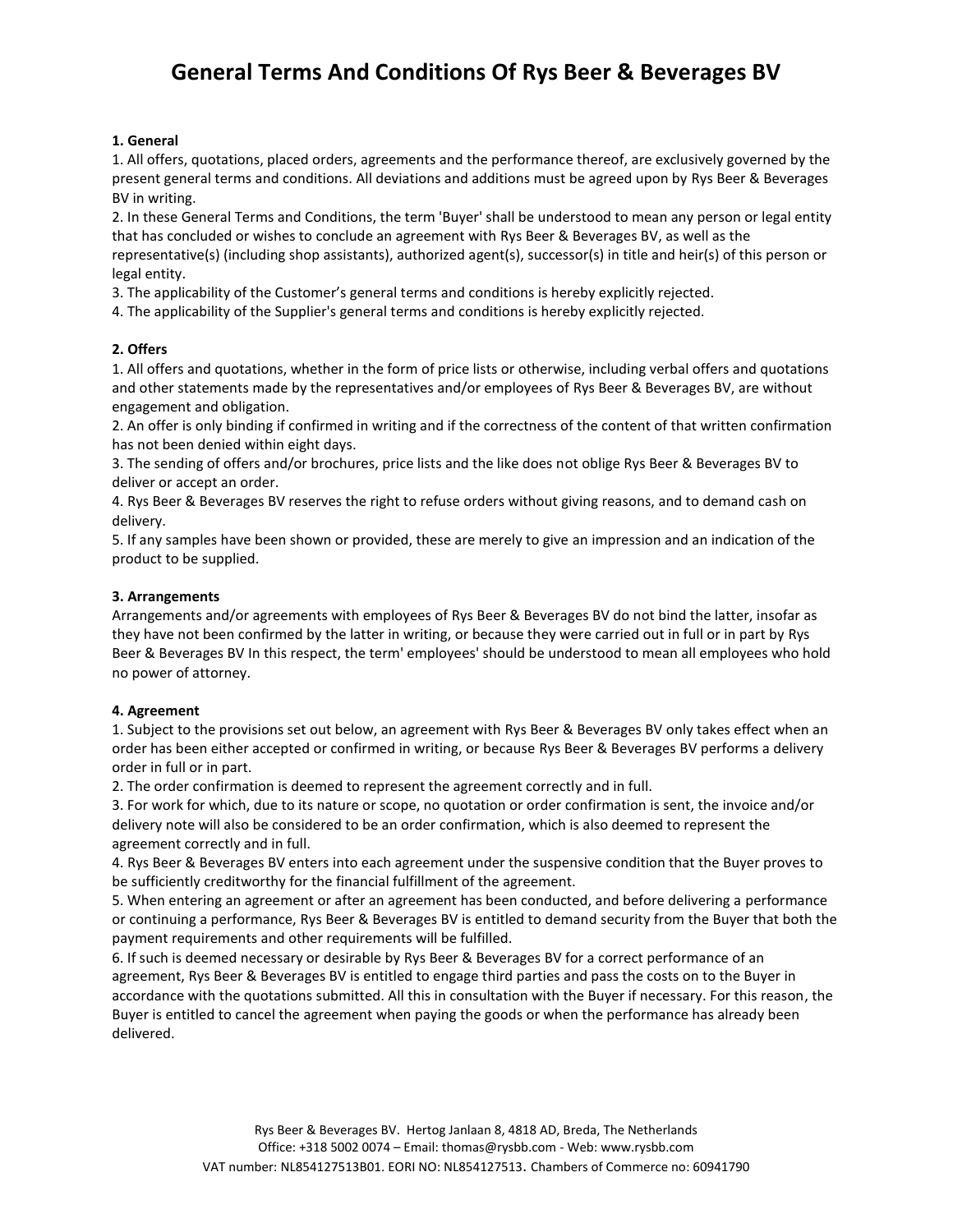## **5. Modification of orders**

1. Modifications of an original order of whatever nature made verbally or in writing by or on behalf of the Buyer which lead to higher costs than anticipated on the basis of the quotation will be charged additionally to the Buyer. 2. The Buyer must notify Rys Beer & Beverages BV in writing and in a timely manner of any modifications in the performance of the order he requires after placement of the order. If these modifications are communicated verbally or by telephone, the risk of the implementation of the modifications will be borne by the Buyer. 3. Ordered modifications may cause Rys Beer & Beverages BV, due to no fault of its own, to exceed the delivery time agreed upon before the modification.

### **6. Prices**

1. All prices and other costs are exclusive of VAT.

2. Rys Beer & Beverages BV will pass on all price changes occurring more than three months after conclusion of the agreement but still before delivery.

3. If, within three months following the conclusion of the agreement, one or more of the cost price factors are modified, which was or should have been reasonably unforeseeable, Rys Beer & Beverages BV will be entitled to modify the prices accordingly. Provided that such is communicated to Rys Beer & Beverages BV in writing within eight days following the notification of the price increase, the Buyer will, in turn, have the right to terminate the agreement and to merely pay for what has already been delivered, in accordance with the price level as existed before the increase.

4. Price fluctuations as a result of reasonably unforeseeable compulsory government measures, such as VAT increases, are always passed on.

### **7. Cancellation**

1. If the Buyer cancels the agreement and/or refuses to take the goods, all this outside Rys Beer & Beverages BV's scope of risks, he will be obliged to take over the goods already purchased by him, whether or not processed at costing price, including wages and social charges.

2. Without prejudicing the provisions of the previous paragraph of this article, Rys Beer & Beverages BV reserves all rights to demand full specific performance of an agreement and/or claim full damages.

#### **8. Delivery**

1. Rys Beer & Beverages BV will have fulfilled its obligation to deliver when it has offered the goods to the Buyer at least once.

2. Unless expressly otherwise agreed in writing, delivery times are approximate only.

3. Rys Beer & Beverages BV is obliged to adhere to the delivery times insofar as possible, but can only be held responsible for exceeding the delivery time after it has been given a reasonable period in which to meet its obligations and notice of default has been served in writing

4. If the Buyer acts in the course of a business or profession, the goods will be transported at the expense and risk of the Buyer, whereas shipment will be considered delivery. This also applies to goods that are delivered carriage paid or are shipped in the name of Rys Beer & Beverages BV Delivery is carriage paid if and insofar as this has been indicated by Rys Beer & Beverages BV on the invoice or otherwise.

5. The choice of the means of transport is up to Rys Beer & Beverages BV The latter is entitled to store any goods ready for shipment at the expense and risk of the Buyer and demand payment therefore, if these goods cannot be shipped to the place of destination owing to circumstances beyond Rys Beer & Beverages BV's control.

6. When part of an order is ready, Rys Beer & Beverages BV may decide either to deliver this part or to wait until the entire order is ready. In the former case, the invoices relating to the partial delivery must be paid within the payment term as stated in these general terms and conditions, unless otherwise agreed with the Buyer.

7. If, after expiry of the delivery time, the goods have not been taken by the Buyer, they will be stored on the Buyer's behalf at the expense and risk of the Buyer.

8. In the event that Rys Beer & Beverages BV is not able to fulfill its obligations, it will immediately notify the Buyer thereof, stating the period of time by which it expects to exceed said delivery time.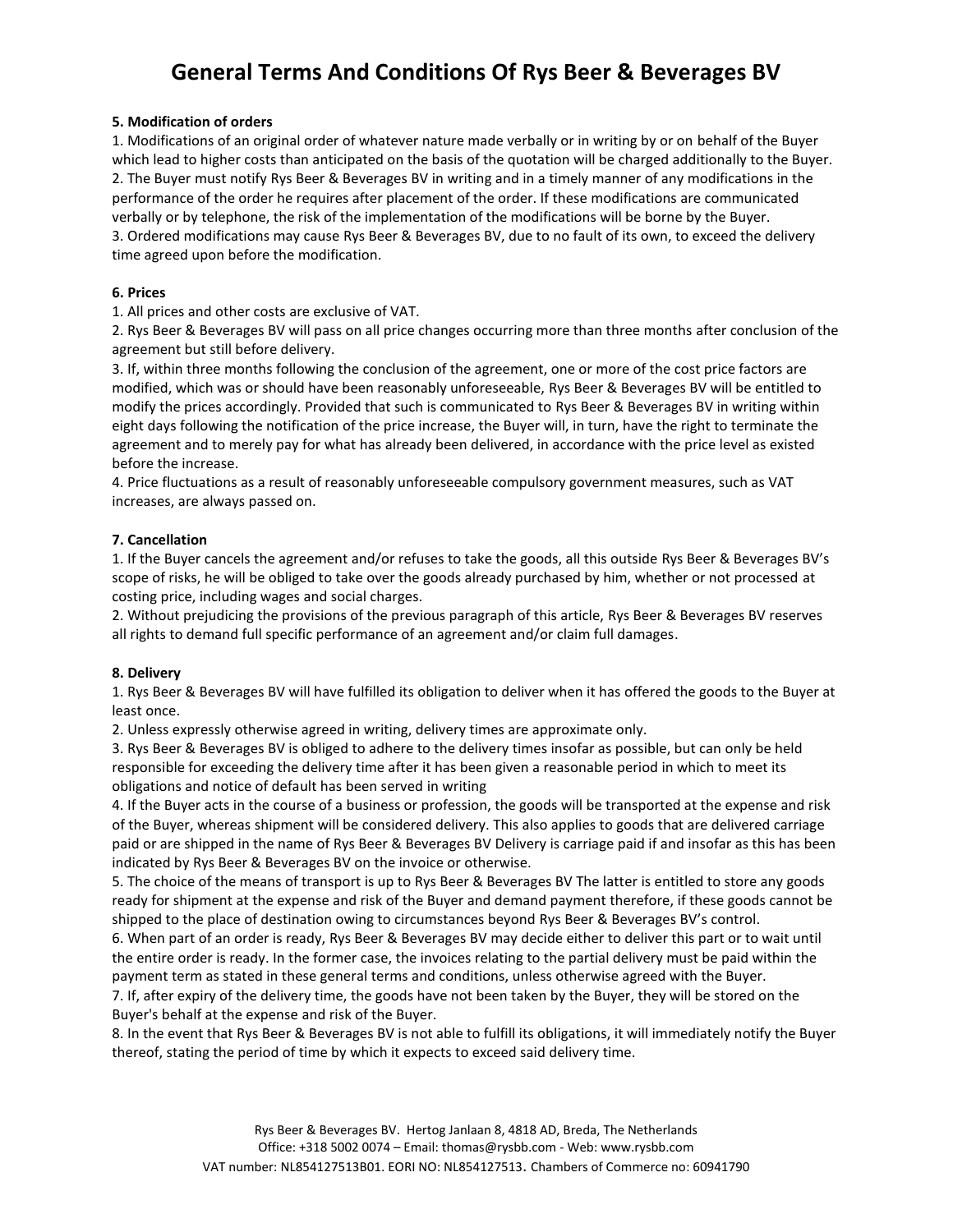## **9. Transport/risk**

1. The means of transport is determined by Rys Beer & Beverages BV The goods are always transported at the risk of the Buyer regardless of whether the transport is carriage paid and regardless of whether the goods are transported to or from Rys Beer & Beverages BV's place of business. Insurance may be taken out if requested by the Buyer and at the risk of the Buyer. The provisions included in the carrier's conditions do not affect the validity of the provisions of this article.

## **10. Receipt/return of goods**

1. If the Buyer refuses to take possession of the purchased goods or returns them to Rys Beer & Beverages BV without the latter having agreed in writing, Rys Beer & Beverages BV will be entitled to store the refused or returned goods at the expense and risk of the Buyer and to keep them at the Buyer's disposal, which cannot be construed to mean that Rys Beer & Beverages BV acknowledges any complaints as correct.

2. The specification of the costs as provided by Rys Beer & Beverages BV shall be binding on the Buyer with regard to the real costs of return shipments or related costs and any measures taken by Rys Beer & Beverages BV in connection with these costs.

3. Return shipments are at the expense and risk of the Buyer, except when the goods are returned because of an error on the part of Rys Beer & Beverages BV

4. Goods are always returned at the risk of the Buyer.

### **11. Retention of title**

1. Title to all goods supplied shall continue to be held by Rys Beer & Beverages BV up until the moment that all that the Buyer owes Rys Beer & Beverages BV in connection with these goods has been paid in full. 2. In the event that the Buyer does not pay a due and payable amount, fails to perform his obligations under the agreement or does not perform them properly, suspends payments, applies for a moratorium, is put into liquidation, is placed under guardianship, passes away, or in the event of the winding-up of his company, Rys Beer & Beverages BV shall have the right to cancel the order or the part of the order that still has to be delivered, without notice of default and without judicial intervention, and to claim back as its property any delivered goods that have not been settled in full, with deduction of any payment already received, though without prejudice to Rys Beer & Beverages BV's rights to require compensation for any loss or damage. In such cases any claim which Rys Beer & Beverages BV may have against the Buyer shall be due and payable forthwith. The costs of recovering or reclaiming the goods shall be borne by the Buyer.

3. The Buyer is obliged to inform Rys Beer & Beverages BV immediately in writing about the fact that third parties lay claim to the goods delivered by Rys Beer & Beverages BV, insofar as these goods are not or not yet in his possession, and also in the case of an administration order, guardianship order, winding-up or death. 4. The Buyer may sell or use the goods in the scope of its normal business practices, but may not pledge them, nor

use them as security for a claim from a third party.

## **12. Quantities**

1. The quantities supplied will correspond with the orders and with the descriptions on the packaging (if any). However, a deviation in the quantities supplied of up to 10% is allowed.

2. In the case of unpacked goods or goods not supplied in equal weight units, the determination of quantity may be performed as usual for the goods in question.

#### **13. Liability**

1. Rys Beer & Beverages BV shall not be liable for any loss or damage incurred by the Buyer, except when the damage is the result of an intentional act or gross negligence on the part of Rys Beer & Beverages BV 2. Rys Beer & Beverages BV is under no circumstances be liable for any trading loss, loss due to delays, loss of profits, loss due to business interruptions or any other consequential loss or damage sustained by the Buyer. 3. Rys Beer & Beverages BV has taken out an indemnity policy. Liability for any loss or damage is expressly limited to the amount which is paid out under this indemnity policy in the matter concerned. If, for whatever reason, no payment is made under this indemnity policy, the liability for loss or damage shall be expressly limited to the invoice amount, excluding VAT, of the delivery in relation to which the loss or damage occurred. 4. Any further liability is expressly excluded.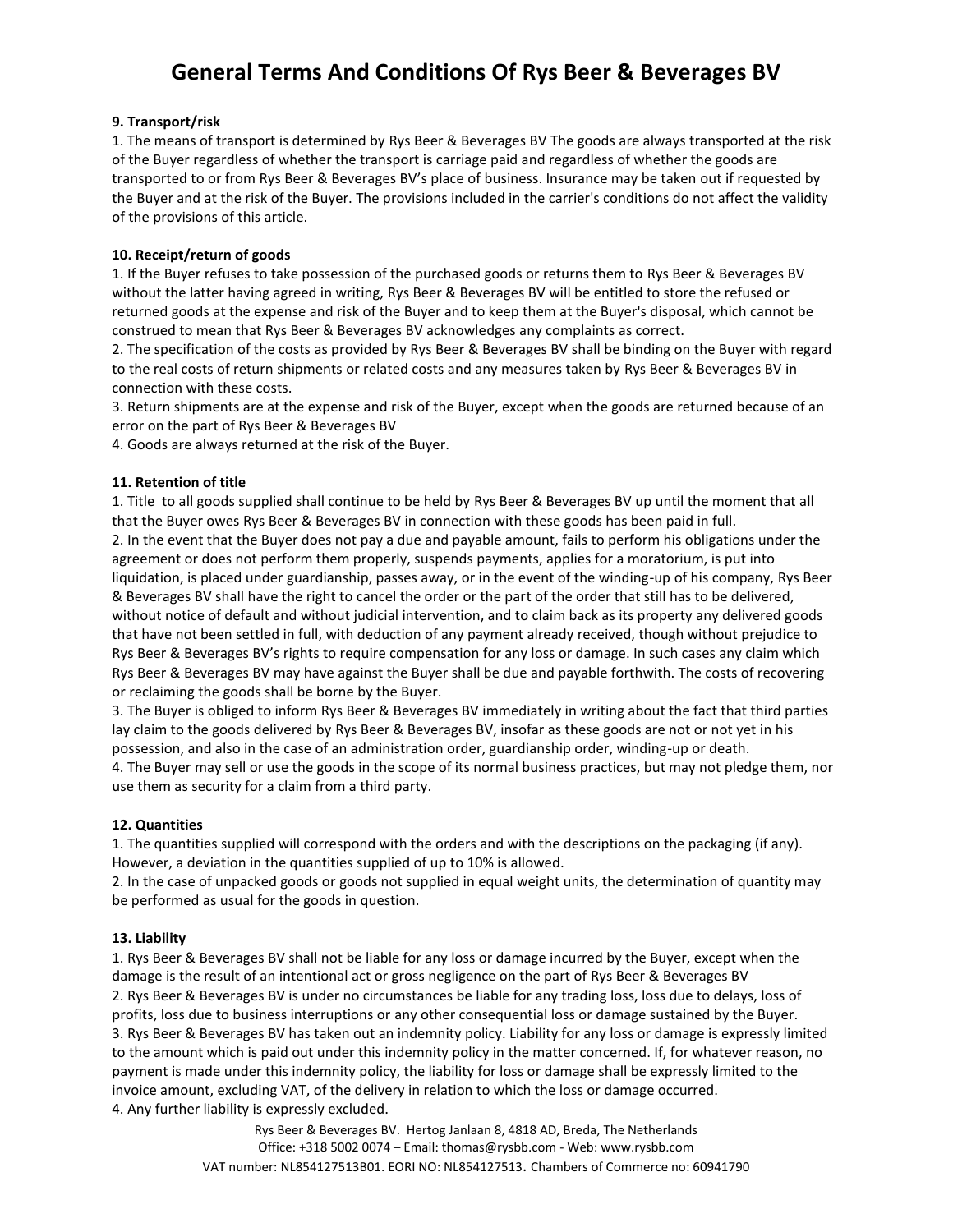### **14. Force majeure**

1. Force majeure shall be understood to mean: circumstances that prevent the specific performance of an agreement and cannot be attributed to Rys Beer & Beverages BV

2. Force majeure includes, but is not confined to: war and kindred risks, terrorism, strike, plant occupation, transport problems, riots, fire, water damage, machine defects, breakdown of energy supply, sales bans and all other interruptions of operations of Rys Beer & Beverages BV or its suppliers, as well as breach of contract by its suppliers.

3. In the event of force majeure, Rys Beer & Beverages BV shall be entitled to suspend the performance of an agreement without judicial intervention, or to terminate the agreement entirely or partially, without being required to compensate the Buyer.

4. If the force majeure situation has lasted more than six months, or if it is clear that the force majeure situation will last more than six months, both parties will be entitled to terminate the agreement entirely or partially. In such a case, Rys Beer & Beverages BV will also not be required to compensate the Buyer.

### **15. Complaints**

1. Complaints must be submitted in writing to Rys Beer & Beverages BV within 8 days after receipt of the goods supplied, or within 8 days following the day on which the Buyer might reasonably have been able to take note of any defects. Complaints due to facts visible at the time of delivery must be indicated on the delivery note by the Buyer, such under penalty of losing his right to complain.

2. Complaints about invoices must also be submitted in writing within 8 days after the invoice date.

3. For the purposes of these provisions, all partial deliveries shall be considered separate deliveries.

4. The Buyer is not entitled to return the goods he complains about without Rys Beer & Beverages BV's prior written permission.

5. The Buyer loses his right to complain if he does not enable Rys Beer & Beverages BV to check the supposedly non-conforming goods in their original state. If the complaint is justified, Rys Beer & Beverages BV will at its discretion pay a reasonable compensation up to a maximum equal to the amount invoiced for the goods supplied, or replace for free the goods supplied upon return of the goods originally supplied.

## **16. Payment**

1. Unless otherwise agreed in writing, payment must be made in cash without deductions before delivery, or by means of deposit into or transfer to a bank or giro account indicated by Rys Beer & Beverages BV within 8 days after the invoice date.

2. All payments made by the Buyer are primarily for settlement of any interest and collection and/or administration costs incurred by Rys Beer & Beverages BV and subsequently for payments of older outstanding invoices. The payments go to reduce first the costs owed and then the principal sum.

3. If the Buyer fails to pay a partial delivery, Rys Beer & Beverages BV shall be entitled to suspend performance of the other orders for the period during which the Buyer does not pay a due and payable invoice or partial invoice, without prejudice to Rys Beer & Beverages BV's right to terminate the deliveries definitively after giving notice of default and demand payment of all the amounts owed.

4. In the event that the Buyer:

A) is declared insolvent, assigns an estate, applies for a moratorium, or if part or all of his property is seized; B) passes away or is placed under guardianship;

C) does not meet an obligation arising from the Law or from these conditions;

D) neglects to pay an invoice or a part thereof within the set term;

E) goes on strike, or transfers his company or an important part thereof, including the contribution of his company to an already existing partnership or a partnership to be incorporated, or proceeds to amend the objective of his company, the Buyer shall be in default, merely by any of the above-mentioned events taking place. All the amounts that the Buyer owes to Rys Beer & Beverages BV will become immediately due and payable in such case, and Rys Beer & Beverages BV shall be entitled to suspend the agreement or the performance of the agreement without further notice of default or judicial intervention, either entirely or partially, or to consider an agreement terminated, without prejudice to Rys Beer & Beverages BV's right to claim compensation for any loss or damage sustained, expenses incurred, and interests paid.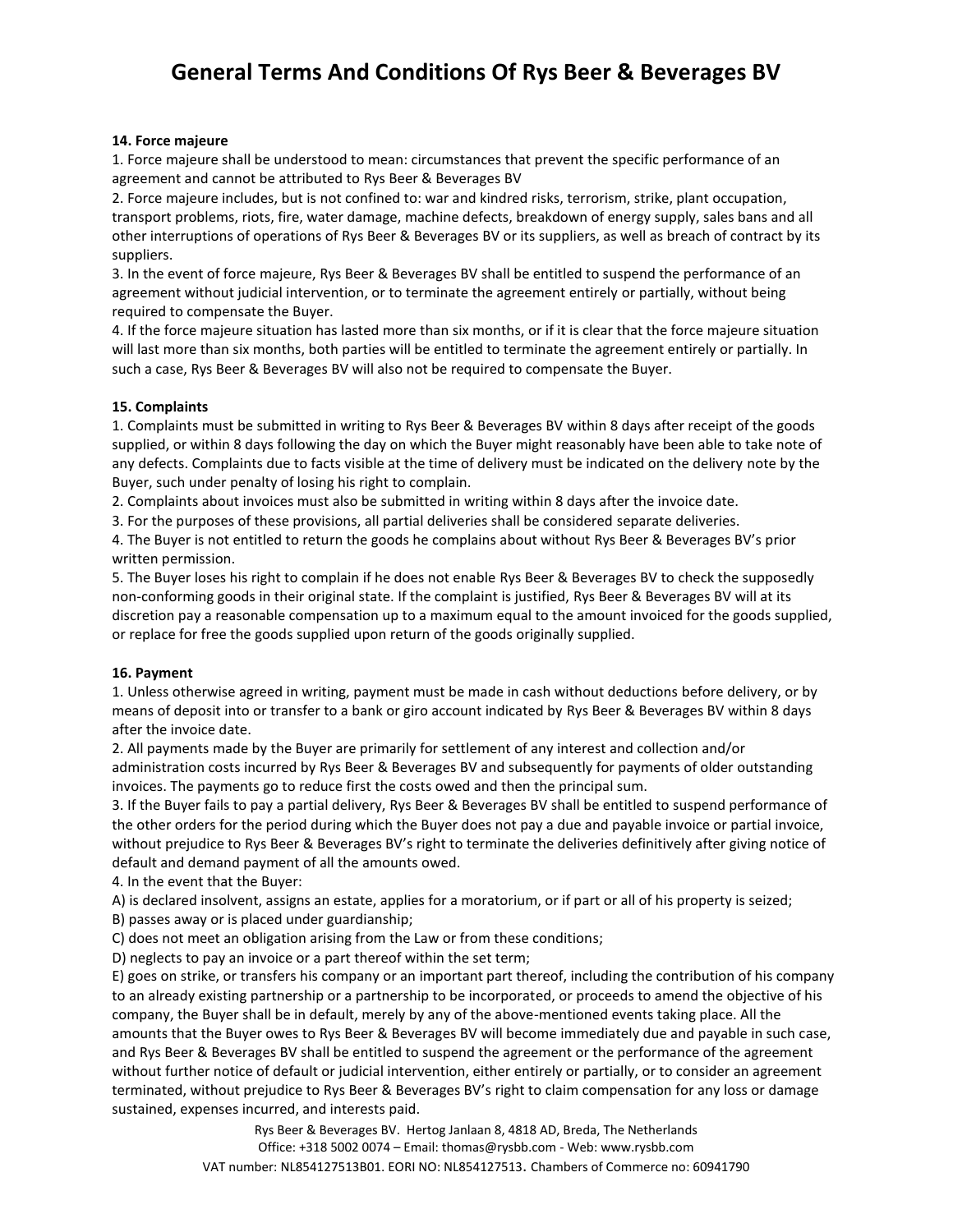### **17. Interests and costs**

1. If payment does not take place within the term stated in the previous Article, the Buyer will be legally in default, and will owe an interest of 1.5% of the amount due to Rys Beer & Beverages BV for each month or part thereof by which the term of payment has been exceeded.

2. Apart from the amount due, Rys Beer & Beverages BV shall be entitled to claim all costs from the Buyer that have resulted from his non-payment, including the costs of collection, both in and out of court. The extrajudicial costs of collection shall amount to at least 15% of the amount owed by the Buyer, including the aforementioned interest, with a minimum of €200.

### **18. Applicable law**

Netherlands law applies exclusively to all our offers and agreements, including those concluded with buyers residing or established abroad.

### **19. Disputes**

1. Any dispute whatsoever - including any disagreement which only one party considers to be a dispute - which may arise between Rys Beer & Beverages BV and the Buyer in connection with or as a result of the agreement to which these general terms and conditions apply, will be settled by the competent court within whose jurisdiction Rys Beer & Beverages BV has its place of business, insofar as permitted by statutory provisions.

2. The provisions of the previous paragraph do not prejudice Rys Beer & Beverages BV's right to submit the dispute to a civil court competent in accordance with the normal rules of competence, or to have it resolved by arbitration or by way of a binding opinion.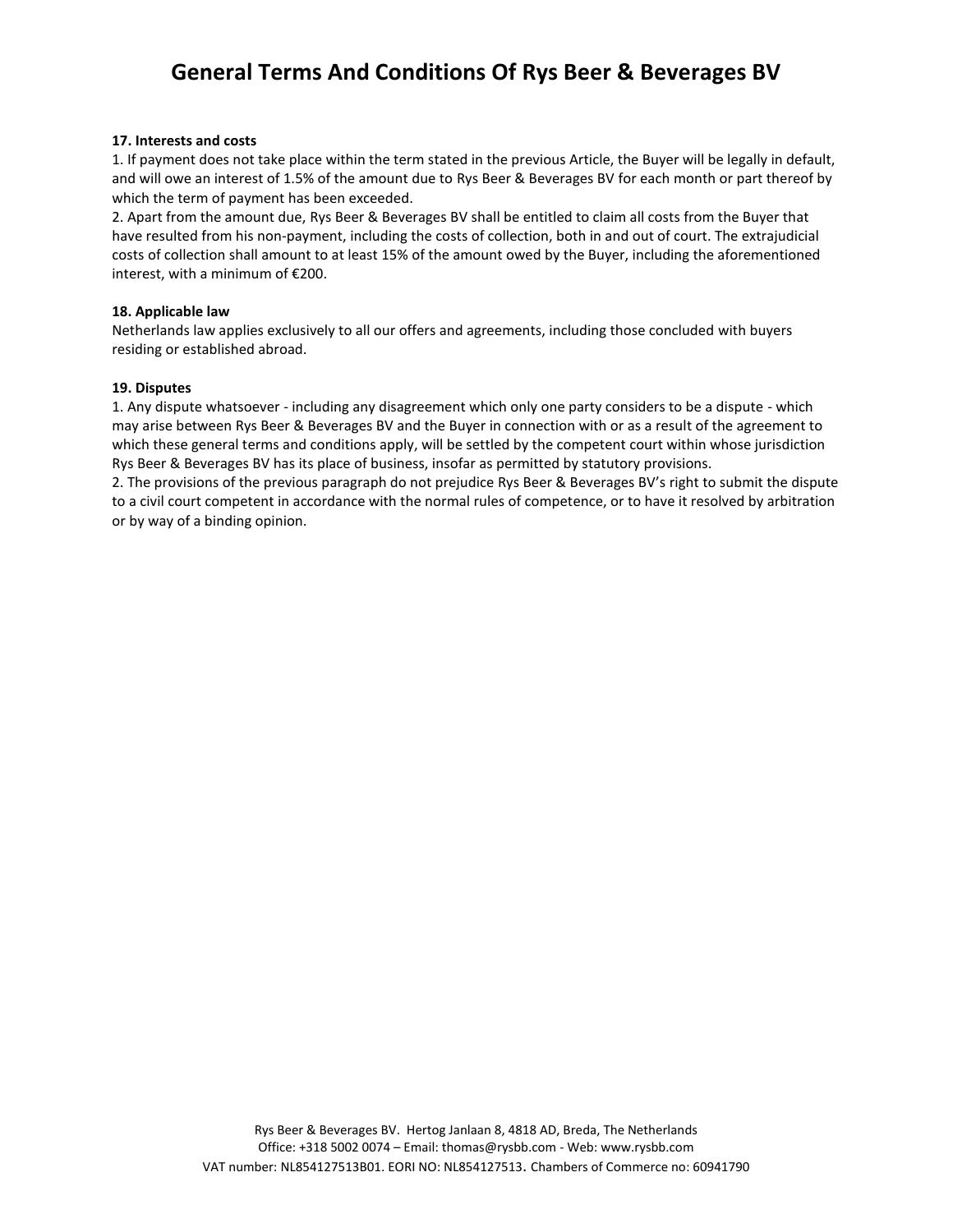**Datum: 01-07-2020 Nummer: 3**

Algemene voorwaarden van: Rys Beer & Beverages BV Hertog Janlaan 8 4818 AD Breda Gedeponeerd bij de Kamer van Koophandel in Eindhoven onder nummer: 60941790

RYS Beer & Beverages B.V. handelt mede onder handelsnaam: Melman Brouwerij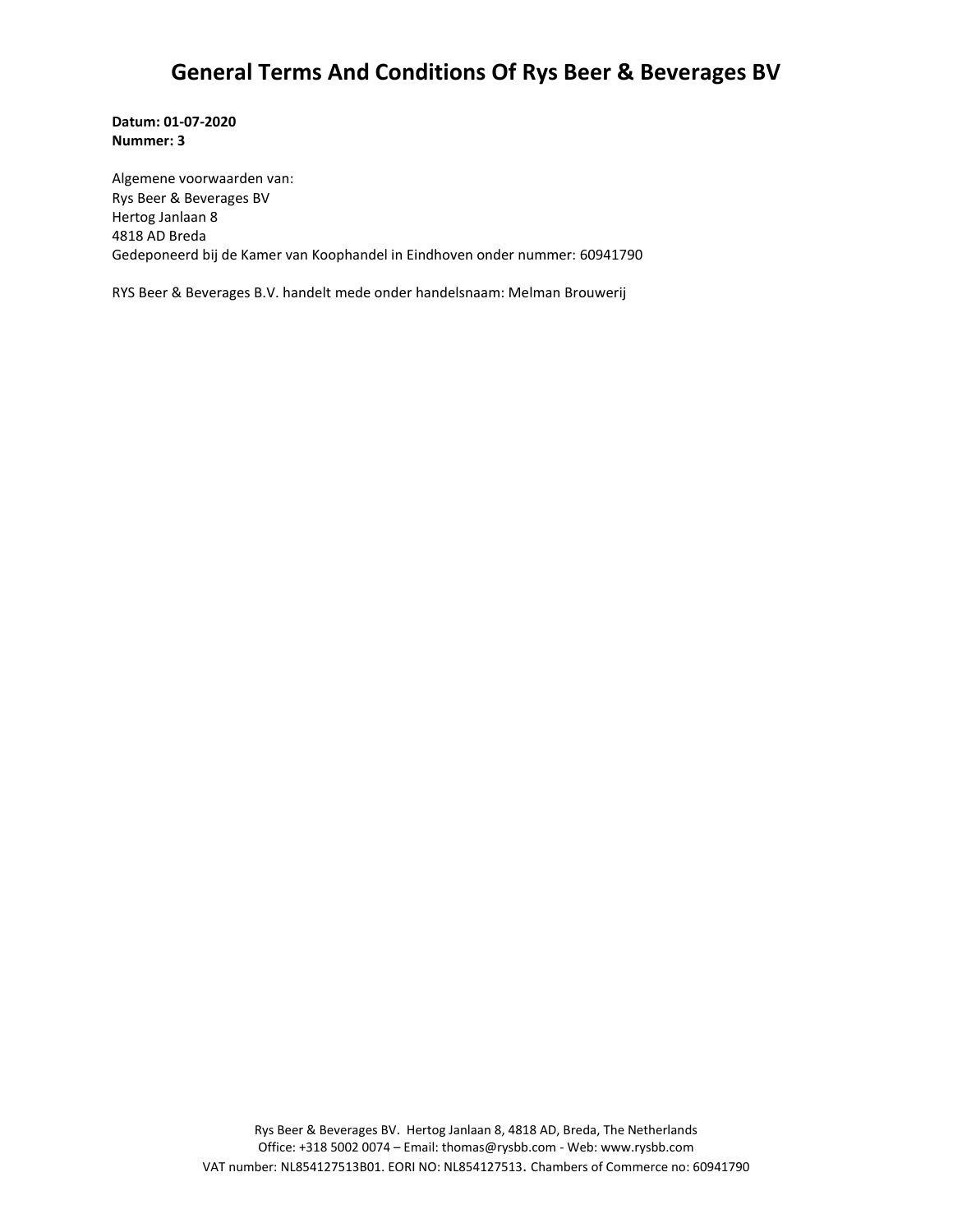### **Artikel 1: Algemeen**

1. Alle aanbiedingen, offertes, verleende opdrachten, overeenkomsten en de uitvoering daarvan worden uitsluitend beheerst door de onderhavige voorwaarden. Afwijkingen of aanvullingen dienen uitdrukkelijk schriftelijk met Rys Beer & Beverages BV overeengekomen te worden.

2. Onder "afnemer" wordt in deze voorwaarden verstaan iedere (rechts)persoon, die met Rys Beer & Beverages BV een overeenkomst heeft afgesloten, respectievelijk wenst af te sluiten en behalve deze diens vertegenwoordiger(s) (waaronder tevens winkelpersoneel wordt verstaan), gemachtigde(n), rechtverkrijgende(n) en erfgename(n).

3. De toepasselijkheid van algemene voorwaarden van de Afnemer wordt hierbij uitdrukkelijk van de hand gewezen

4. De toepasselijkheid van algemene voorwaarden van de Leverancier wordt hierbij uitdrukkelijk van de hand gewezen

### **Artikel 2: Aanbiedingen**

1. Alle aanbiedingen en offertes, hetzij in de vorm van prijslijsten, hetzij anders, daaronder begrepen mondelinge aanbiedingen en offertes en andere verklaringen van de vertegenwoordigers en/of werknemers van Rys Beer & Beverages BV zijn vrijblijvend.

2. Een aanbieding is slechts bindend indien deze schriftelijk is bevestigd. Indien niet binnen acht dagen de juistheid van de inhoud van een schriftelijke bevestiging wordt ontkend, zijn partijen hieraan gebonden.

3. Toezendingen van aanbiedingen en/of brochures, prijslijsten e.d. verplichten Rys Beer & Beverages BV niet tot levering c.q. acceptatie van de order.

4. Rys Beer & Beverages BV behoudt zich het recht voor om bestellingen zonder opgaaf van redenen te weigeren, dan wel onder rembours te leveren.

5. Indien monsters zijn getoond of verstrekt, dienen deze om een indruk te geven van het te leveren product en zij gelden slechts als aanduiding.

### **Artikel 3: Afspraken**

Afspraken en/of overeenkomsten met ondergeschikten van Rys Beer & Beverages BV binden de laatste niet, voor zover ze door haar niet schriftelijk zijn bevestigd, dan wel doordat Rys Beer & Beverages BV geheel dan wel gedeeltelijk daarvan uitvoering heeft gegeven. Als ondergeschikten zijn in dit verband te beschouwen alle werknemers en medewerkers die geen procuratie hebben.

#### **Artikel 4: Overeenkomst**

1. Behoudens het hierna gestelde komt een overeenkomst eerst dan tot stand nadat Rys Beer & Beverages BV een opdracht schriftelijk heeft aanvaard, respectievelijk heeft bevestigd, dan wel doordat Rys Beer & Beverages BV geheel of gedeeltelijk aan een opdracht tot levering voldoet.

2. De opdrachtbevestiging wordt geacht de overeenkomst juist en volledig weer te geven.

3. Voor werkzaamheden waarvoor naar hun aard en omvang geen offerte c.q. opdrachtbevestiging wordt verzonden, wordt de factuur en/of afleveringsbon tevens als opdrachtbevestiging beschouwd, welke ook geacht wordt de overeenkomst juist en volledig weer te geven.

4. Elke overeenkomst wordt door Rys Beer & Beverages BV aangegaan onder de opschortende voorwaarde dat de afnemer voldoende kredietwaardig blijkt voor de geldelijke nakoming van de overeenkomst.

5. Rys Beer & Beverages BV is gerechtigd bij of na het aangaan van de overeenkomst, alvorens (verder) te presteren van de afnemer zekerheid te eisen dat zowel aan betalings- als aan de overige verplichtingen voldaan zal worden.

6. Rys Beer & Beverages BV is bevoegd om - indien zij dit noodzakelijk dan wel wenselijk acht - voor een juiste uitvoering van de overeenkomst anderen in te schakelen, waarvan de kosten aan de afnemer zullen worden doorberekend conform de verstrekte prijsopgaven. Een en ander gebeurt zo nodig in overleg. De afnemer is gerechtigd, om onder betaling van het reeds geleverde of gepresteerde, de overeenkomst om die reden op te zeggen.

## **Artikel 5: Wijziging der opdracht**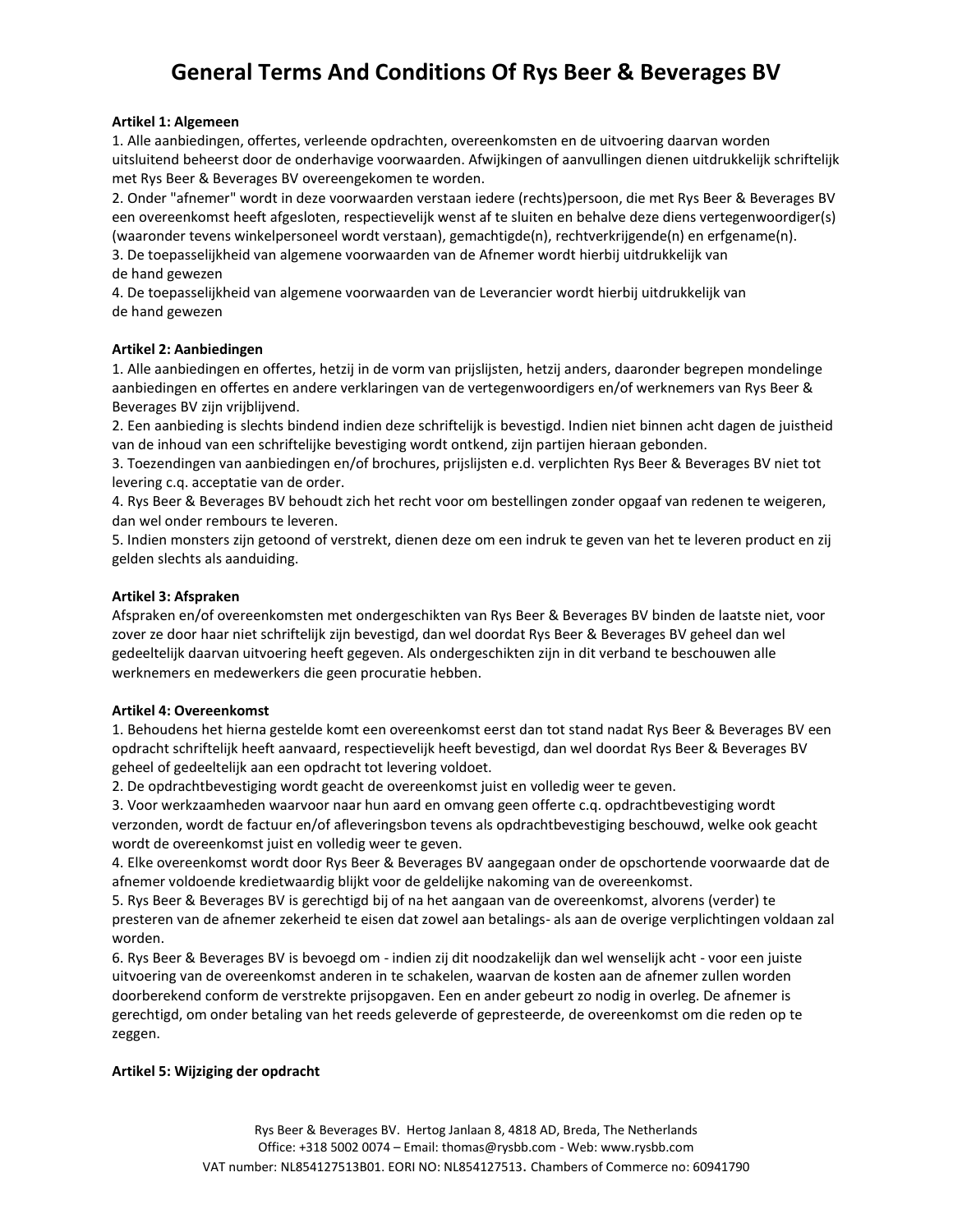1. Wijzigingen in de oorspronkelijke order, van welke aard dan ook, welke schriftelijk of mondeling door of namens afnemer worden aangebracht, die hogere kosten veroorzaken dan waarop bij de prijsopgave kon worden gerekend, worden de afnemer extra in rekening gebracht.

2. Door de afnemer, na het verstrekken van de opdracht, alsnog verlangde wijzigingen in de uitvoering daarvan, moeten door de afnemer tijdig en schriftelijk aan Rys Beer & Beverages BV ter kennis zijn gebracht. Worden ze mondeling of per telefoon doorgegeven, dan is het risico voor de tenuitvoerlegging der wijzigingen voor rekening van de afnemer.

3. Opgedragen wijzigingen kunnen tot gevolg hebben, dat de voor de wijziging overeengekomen leveringstermijn door Rys Beer & Beverages BV buiten haar verantwoordelijkheid, wordt overschreden.

### **Artikel 6: Prijzen**

1. Alle prijzen en andere kosten gelden exclusief BTW.

2. Wijziging in prijzen die zich voordoen meer dan drie maanden na het aangaan van de overeenkomst doch voor levering, zullen door Rys Beer & Beverages BV worden doorberekend.

3. Indien binnen drie maanden na het sluiten van de overeenkomst een of meer der kostprijsfactoren een wijziging ondergaat, die redelijkerwijs onvoorzienbaar was of had moeten zijn, dan is Rys Beer & Beverages BV gerechtigd de prijzen dienovereenkomstig aan te passen. Zijnerzijds zal de afnemer het recht hebben, mits binnen acht dagen na kennisneming van de prijsverhoging schriftelijk aan Rys Beer & Beverages BV wordt meegedeeld, om de overeenkomst te ontbinden en te volstaan met het vergoeden van het reeds gepresteerde, op basis van voor de verhoging geldende prijzen.

4. Prijsfluctuaties als gevolg van redelijkerwijs onvoorzienbare dwingende overheidsmaatregelen, zoals verhoging van de BTW, worden altijd doorberekend.

#### **Artikel 7: Annulering**

1. Indien de afnemer de overeenkomst annuleert en/of de zaken weigert af te nemen, een en ander buiten de risicosfeer van Rys Beer & Beverages BV, is hij verplicht de door hem reeds aangeschafte zaken, al dan niet bewerkt of verwerkt tegen de kostende prijs, inclusief lonen en sociale lasten, over te nemen.

2. Onverminderd het vermelde in het vorige lid van dit artikel behoudt Rys Beer & Beverages BV zich alle rechten voor om volledige nakoming van de overeenkomst en/of volledige schadevergoeding te vorderen.

## **Artikel 8: Levering**

1. Aan de leveringsplicht van Rys Beer & Beverages BV zal zijn voldaan door de goederen éénmaal aan de afnemer aan te bieden.

2. De opgave van de leveringstermijn geschiedt altijd bij benadering, tenzij uitdrukkelijk schriftelijk anders is overeengekomen.

3. Rys Beer & Beverages BV is verplicht om de leveringstermijn zoveel mogelijk in acht te nemen, doch is slechts aansprakelijk voor overschrijding daarvan, nadat haar een redelijke termijn voor nakoming is geboden en nadat zij schriftelijk in gebreke is gesteld.

4. Indien de afnemer handelt in de uitoefening van een beroep of bedrijf reizen de zaken, ook die welke franco geleverd worden of die op naam van Rys Beer & Beverages BV reizen, voor rekening en risico van de afnemer, zulks terwijl de afzending geldt als levering. Franco levering geschiedt alleen indien en voor zover dit door Rys Beer & Beverages BV op de factuur of anderszins, wordt aangegeven.

5. De keuze van een vervoermiddel is aan Rys Beer & Beverages BV Zij is gerechtigd gereedstaande zaken, die door oorzaken buiten haar wil niet naar de plaats van bestemming vervoerd kunnen worden, voor rekening en risico van de afnemer op te slaan en daarvoor betaling te verlangen.

6. Wanneer een gedeelte van een bestelling gereed is, kan Rys Beer & Beverages BV naar keuze dit gedeelte leveren of wachten tot de gehele bestelling gereed is. In het eerste geval moeten de facturen, betrekking hebbende op de gedeeltelijke levering, worden voldaan binnen de betalingstermijn als opgenomen in deze algemene voorwaarden, tenzij met afnemer schriftelijk anders is overeengekomen.

7. Wanneer de zaken na het verstrijken van de leveringstermijn door de afnemer niet zijn afgenomen, staan zij te zijner beschikking opgeslagen, voor zijn rekening en risico.

8. Indien Rys Beer & Beverages BV niet in staat is haar verplichtingen na te komen, zal zij aan de afnemer daarvan onverwijld mededeling doen onder opgave van de te verwachten periode, waarmee de genoemde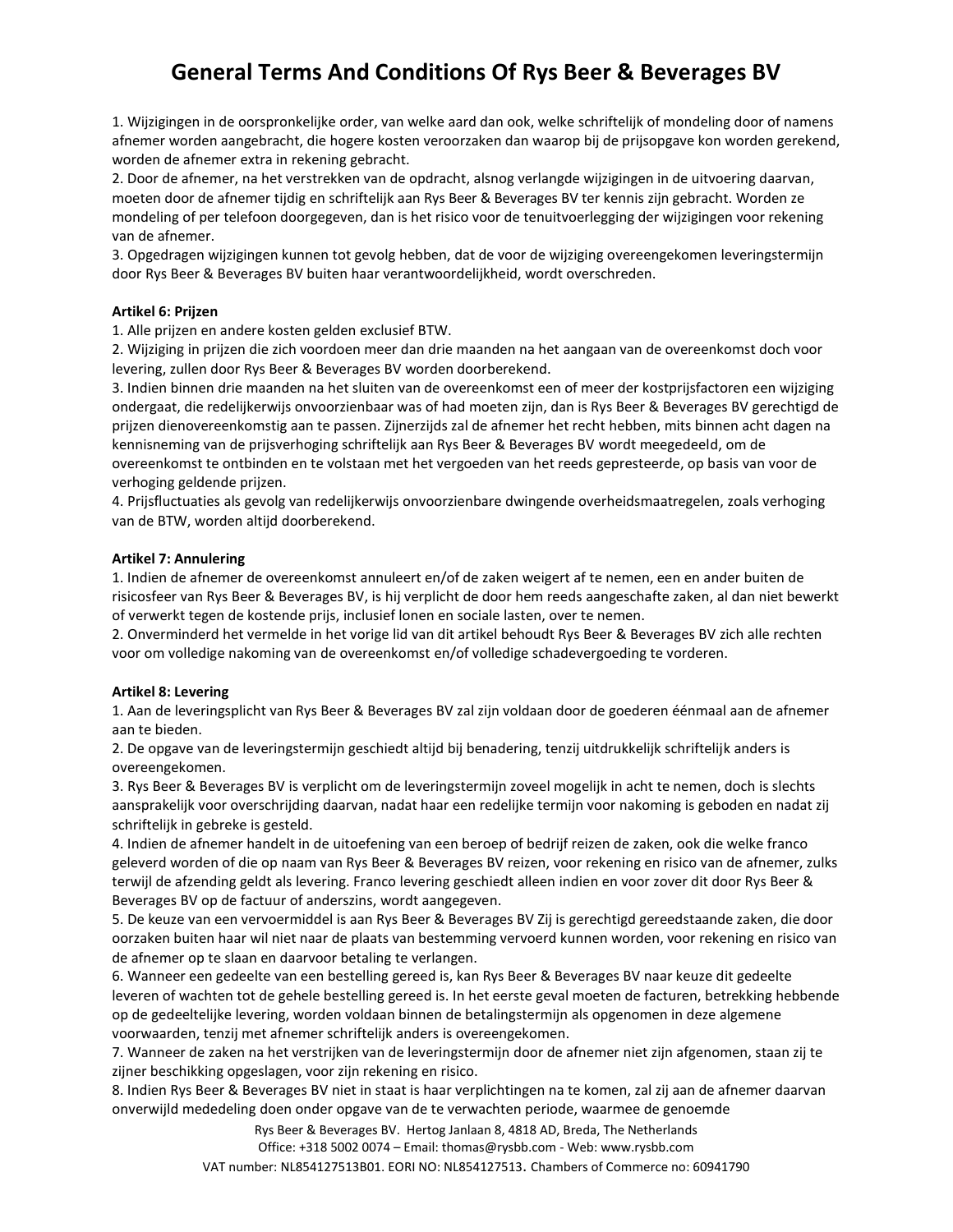leveringstermijn zal worden overschreden.

## **Artikel 9: Transport/risico**

1. De wijze van transport wordt door Rys Beer & Beverages BV bepaald. De verzending van zaken geschiedt steeds voor risico van de afnemer, ongeacht of het transport al dan niet franco geschiedt en ongeacht of dit van of naar de vestigingsplaats van Rys Beer & Beverages BV plaatsvindt. Verzekering kan plaatsvinden op verzoek en voor rekening van de afnemer. De bepalingen opgenomen in de condities van de vervoerder kunnen geen afbreuk doen aan het in dit artikel bepaalde.

### **Artikel 10: Ontvangst/retour van goederen**

1. Indien de afnemer de gekochte goederen weigert in ontvangst te nemen of aan Rys Beer & Beverages BV retourneert zonder dat Rys Beer & Beverages BV zich schriftelijk akkoord heeft verklaard, is Rys Beer & Beverages BV gerechtigd de geweigerde of geretourneerde goederen voor rekening en risico van de afnemer op te slaan en ter beschikking van afnemer te houden, zonder dat daaruit enige erkenning van juistheid van eventuele reclames mag worden afgeleid.

2. Ten aanzien van de werkelijke kosten uit of in verband met retourzendingen en de naar aanleiding daarvan door Rys Beer & Beverages BV genomen maatregelen voortvloeiend, is de gespecificeerde opgave van Rys Beer & Beverages BV voor de afnemer bindend.

3. Retourzendingen reizen voor rekening van de afnemer, behalve in het geval dat zij plaatsvinden ten gevolge van een fout van Rys Beer & Beverages BV

4. Retourzendingen reizen altijd voor risico van de afnemer.

### **Artikel 11: Eigendomsvoorbehoud**

1. Geleverde zaken blijven, tot op het moment van volledige betaling van hetgeen de afnemer Rys Beer & Beverages BV ter zake van die zaken verschuldigd is, het eigendom van Rys Beer & Beverages BV

2. In geval van niet betaling van een opvorderbaar bedrag, niet behoorlijke of niet tijdige nakoming van enige verplichting uit de overeenkomst, schorsing van betaling, aanvraag van surseance van betaling, faillissement, onder curatelestelling, overlijden of liquidatie van zaken van de afnemer, zal Rys Beer & Beverages BV het recht hebben om zonder ingebrekestelling en zonder rechterlijke tussenkomst de order of het gedeelte daarvan dat nog geleverd moet worden te annuleren en het mogelijk geleverde, doch niet of niet geheel betaalde, als haar eigendom terug te vorderen onder verrekening van het eventueel reeds betaalde, doch onverminderd haar rechten om vergoeding te verlangen voor rente, gederfde winst of schade. In die gevallen is elke vordering welke Rys Beer & Beverages BV ten laste van de afnemer heeft, ineens en dadelijk opeisbaar. De kosten van het terughalen c.q. terugvorderen van de zaken komen ten laste van de afnemer.

3. De afnemer is verplicht Rys Beer & Beverages BV terstond schriftelijk melding te doen van het feit dat derden rechten doen gelden op hetgeen door Rys Beer & Beverages BV is geleverd, voor zover dit (nog) niet zijn eigendom is, alsmede wanneer er sprake is van een onder bewindstelling, onder curatelestelling, liquidatie of overlijden. 4. De zaken kunnen door een afnemer in het kader van diens normale bedrijfsuitoefening worden doorverkocht of gebruikt, doch mogen niet in onderpand worden gegeven en evenmin tot zekerheid strekken voor een vordering van een derde.

#### **Artikel 12: Hoeveelheid**

1. De afgeleverde hoeveelheid is in overeenstemming met hetgeen is overeengekomen en met hetgeen op eventuele verpakking(en) vermeld staat. Afwijkingen in de geleverde hoeveelheid tot 10% zijn echter toegestaan. 2. Ingeval van onverpakte of niet per gelijke gewichtseenheid geleverde zaken kan de hoeveelheidsvaststelling plaatsvinden op de voor die betreffende zaak gebruikelijke wijze.

## **Artikel 13: Aansprakelijkheid**

1. Rys Beer & Beverages BV is niet aansprakelijk voor de door de afnemer geleden schade, behoudens en voor zover er sprake is van opzet of grove schuld aan de zijde van Rys Beer & Beverages BV 2. Rys Beer & Beverages BV is in geen geval aansprakelijk voor bedrijfsschade, vertragingsschade, winstderving, stagnatieschade of andere gevolgschade van de afnemer.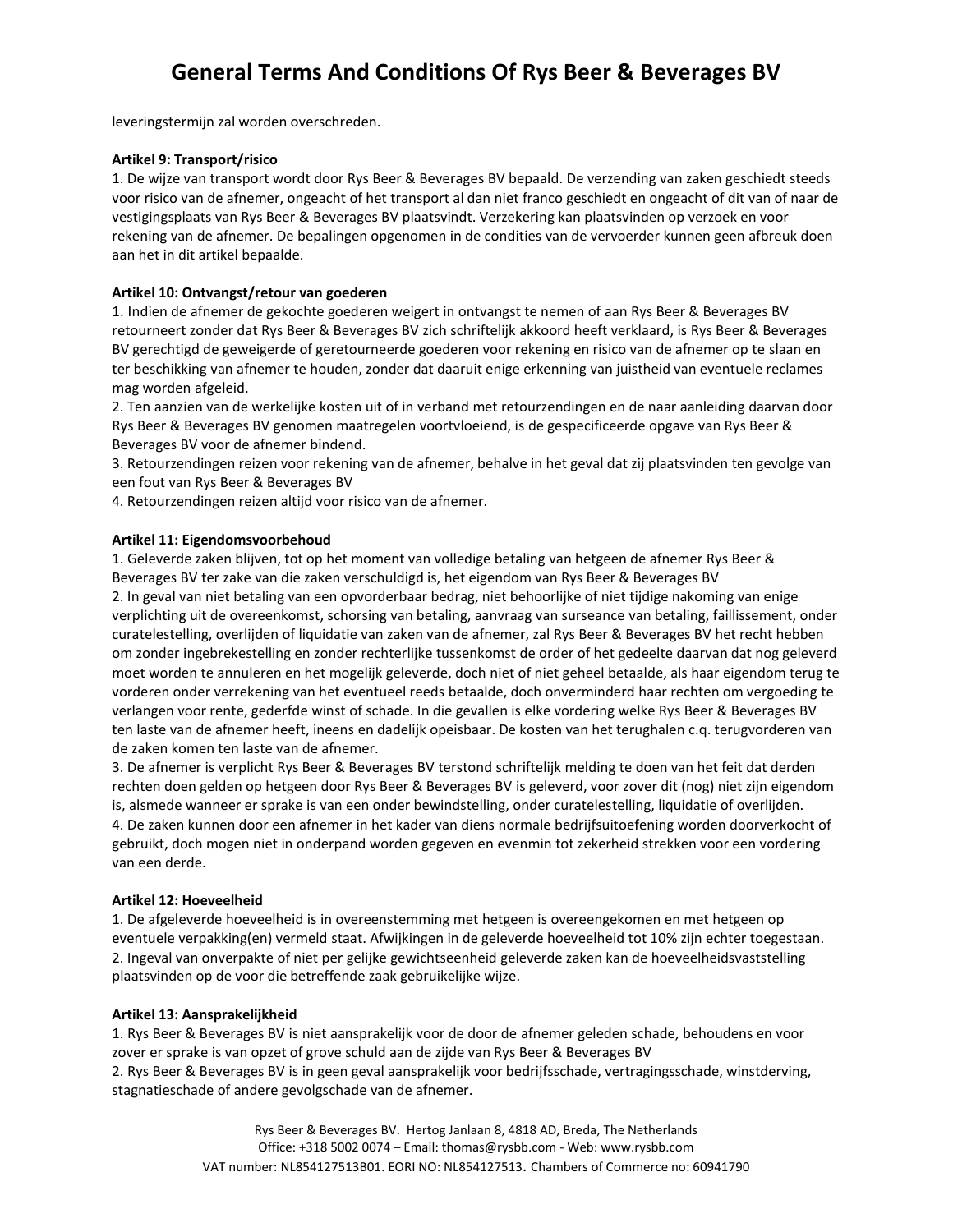3. Rys Beer & Beverages BV is verzekerd tegen schade. Aansprakelijkheid voor schade wordt uitdrukkelijk beperkt tot het bedrag dat deze verzekering in het desbetreffende geval uitbetaalt. Indien er voor zover, om welke reden dan ook, geen uitkering krachtens deze verzekering plaatsvindt, wordt de aansprakelijkheid voor schade uitdrukkelijk beperkt tot het factuurbedrag, exclusief BTW, aangaande de levering waarop de schade betrekking heeft, althans waar de schade mee samenhangt.

4. Iedere verdergaande aansprakelijkheid is uitdrukkelijk uitgesloten.

### **Artikel 14: Overmacht**

1. Onder overmacht wordt verstaan: omstandigheden die de nakoming van de overeenkomst verhinderen en die niet aan Rys Beer & Beverages BV kunnen worden toegerekend.

2. Onder overmacht wordt in ieder geval, doch niet uitsluitend, verstaan: oorlog, terrorisme, werkstaking, bedrijfsbezetting, transportmoeilijkheden, oproer, molest, brand, waterschade, defecten aan machinerieën, storingen in de levering van energie, verkoopverboden en alle bedrijfsberoeringen bij Rys Beer & Beverages BV c.q. haar toeleveranciers, alsmede wanprestaties van toeleveranciers.

3. Ingeval van overmacht is Rys Beer & Beverages BV gerechtigd om zonder rechterlijke tussenkomst de nakoming van de overeenkomst op te schorten, dan wel de overeenkomst (partieel) te ontbinden, zonder dat zij in dat geval tot enige schadevergoeding jegens de afnemer gehouden zal zijn.

4. Indien de overmacht langer dan zes maanden heeft geduurd, of indien vaststaat dat de overmacht langer dan zes maanden zal gaan duren, zijn beide partijen gerechtigd om de overeenkomst (partieel) te ontbinden. Ook in dat geval is Rys Beer & Beverages BV niet gehouden tot enige schadevergoeding over te gaan.

### **Artkel15: Reclames**

1. Reclames dienen uiterlijk acht dagen na ontvangst der zaken door afnemer, of acht dagen nadat de afnemer redelijkerwijs had kunnen kennisnemen van eventuele gebreken, schriftelijk aan Rys Beer & Beverages BV te worden medegedeeld. Reclames wegens bij de in ontvangstneming waarneembare feiten, dienen door afnemer op het ontvangstbewijs te worden aangetekend, zulks op straffe van het verlies van zijn recht op reclame. 2. Reclames over facturen dienen binnen acht dagen na ontvangst door de afnemer schriftelijk door Rys Beer & Beverages BV te zijn ontvangen.

3. Voor de toepassing van deze bepalingen wordt iedere deellevering als een afzonderlijke levering beschouwd. 4. De afnemer is niet gerechtigd de zaken waarover hij reclameert zonder schriftelijke toestemming van Rys Beer & Beverages BV terug te zenden.

5. Het reclamerecht van de afnemer vervalt indien hij Rys Beer & Beverages BV niet in staat stelt de gereclameerde zaken in originele staat te controleren. Indien de reclame gegrond is, zal Rys Beer & Beverages BV te harer keuze, hetzij een billijke schadevergoeding betalen tot ten hoogste de factuurwaarde der geleverde goederen waarop de factuur betrekking heeft, hetzij de geleverde zaken gratis vervangen tegen terug levering van de oorspronkelijk geleverde zaken.

#### **Artikel 16: Betaling**

1. Tenzij schriftelijk anders is overeengekomen, dient betaling netto-contant voor (af-)levering te geschieden of middels storting of overmaking op een door Rys Beer & Beverages BV aangewezen bank- of girorekening, binnen 8 dagen na factuurdatum.

2. Iedere betaling van de afnemer strekt primair ter voldoening van de door hem verschuldigde interest alsmede van de door Rys Beer & Beverages BV gemaakte invorderingskosten en/of administratiekosten en worden daarna in mindering gebracht op de oudste openstaande vordering. De betalingen geschieden eerst in mindering op de verschuldigde kosten en voorts in mindering op de hoofdsom.

3. Indien de afnemer met betaling van een deellevering in gebreke blijft, is Rys Beer & Beverages BV gerechtigd de overige nog uit te voeren leveringsopdrachten op te schorten met de termijn gedurende welke de afnemer een opeisbare (deel)factuur onbetaald laat, onverminderd het recht van Rys Beer & Beverages BV om na ingebrekestelling de leveringen definitief te beëindigen en betaling te verlangen van al hetgeen zij op dat moment te vorderen heeft.

4. In gevallen dat de afnemer:

a. in staat van faillissement wordt verklaard, tot boedelafstand overgaat, een verzoek tot surseance van betaling indient, dan wel beslag op het geheel of een gedeelte van zijn eigendom wordt gelegd;